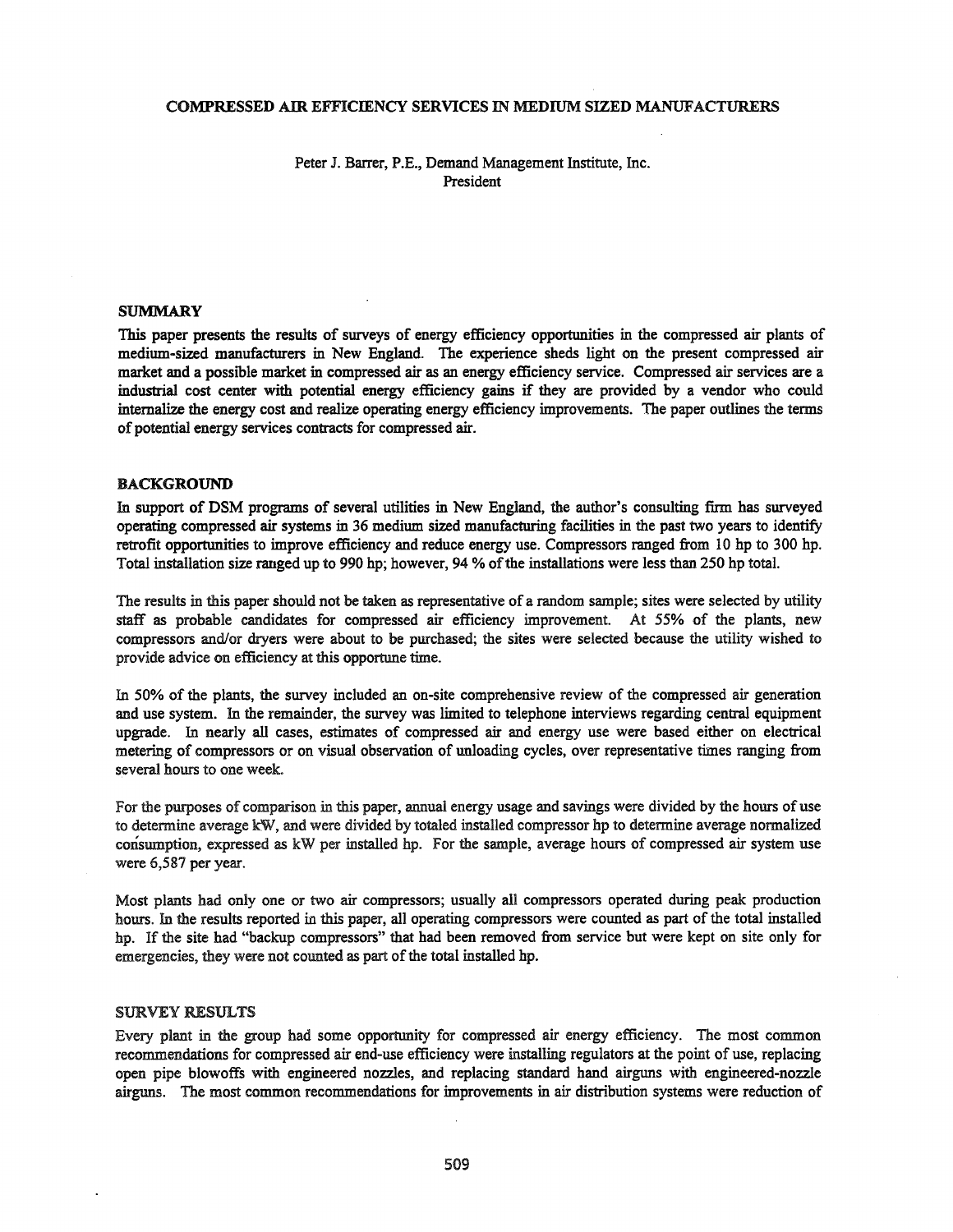leaks, reducing pressure drops in distribution piping, installation of local storage, and reduction in operating pressure.

Recommended improvements in the generation of compressed air included compressor replacement, dryer replacement, installation of storage, and modification of operating sequence for better part-load operation. The most common recommendation was to increase system storage and operate screw compressors in "load/noload" mode rather than allow inlet valve modulation for part load operation.

Drying systems were improved by substituting cycling or unloading dryers for hot gas bypass type dryers, and by enhancements to desiccant drying systems.

Normalized energy usage per hp varied between 0.39 and 0.91 kWlhp, with an average of 0.65 kWlhp (see Figure 1). At the eight sites where we identified savings from dryer upgrading, the savings averaged 55% of dryer energy use, or 0.052 kW per installed compressor hp. For the 28 plants with savings in addition to dryer improvements, estimated savings per hp ranged as high as 0.41 kWlhp and averaged 0.19 kWlhp (Figure 1). The percentage energy efficiency improvement ranged as high as 67%, and averaged 30% (Figure 2).

Figure 3 illustrates the percentage utilization of the compressed air plants. Percentage utilization was calculated as annual kWh after efficiency improvement, divided by annual kWh if all compressors operated at full load during operating hours. Because energy usage "after improvement" incorporates efficient part load operation, it is a better measure of utilization than energy usage 'before improvement". The resulting utilization factor varied between 42% and 99%, and averaged 71%. This utilization pattern highlights the importance of part load energy efficiency in most compressed air plants.

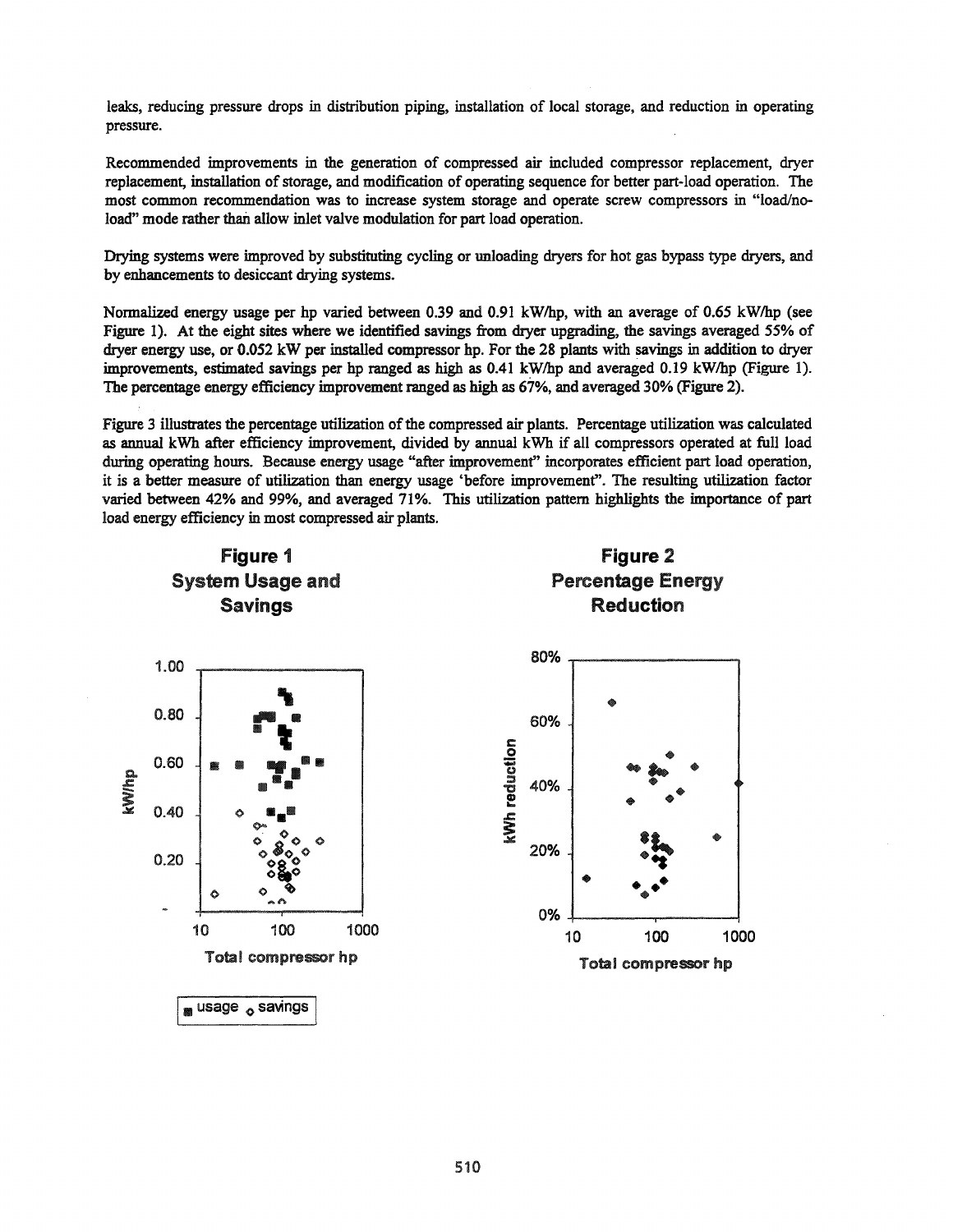

# POTENTIAL MARKET FOR COMPRESSED AIR EFFICIENCY SERVICES

A simple fmancial model (Figure 4) of the life-cycle cost of a 50 hp compressor in a manufacturing plant operating 6,600 hours per year, indicates that the annual owning cost is about \$15,000, of which energy represents 67% or \$10,000. Typical savings of 30% would result in energy savings of \$3,000. Is there a market to capture these savings? How could a vendor structure a workable contract?

### THE PRESENT COMPRESSED AIR MARKET

Compressed air equipment and service is typically sold as a design-build contract. The owner has little expertise on the system's operating efficiency, and the contractor has little financial interest in providing a system that actually operates efficiently. Independent consulting advice for compressors in this size range appears to be too expensive. Compressor efficiency is often a point in a sales presentation. However, comparative ratings among manufacturers of compressor efficiency according to a single standard are not available, and part load\_analysis, key to efficiency comparisons, is rare.

New air compressors in the 20 hp to 200 hp size range are dominated by the rotary screw design, favored for its simplicity, low first cost, and low maintenance requirements. The least expensive screw compressor configuration uses inlet valve modulation for part load control. In recent years, as screw compressors have replaced reciprocating compressors, system efficiency has become sensitive to the thoughtful selection of system storage and compressor unloading characteristics.

From the viewpoint of plant profitability and also energy efficiency, it is unfortunate that equipment first cost is the primary driver when new compressors and systems are designed and purchased.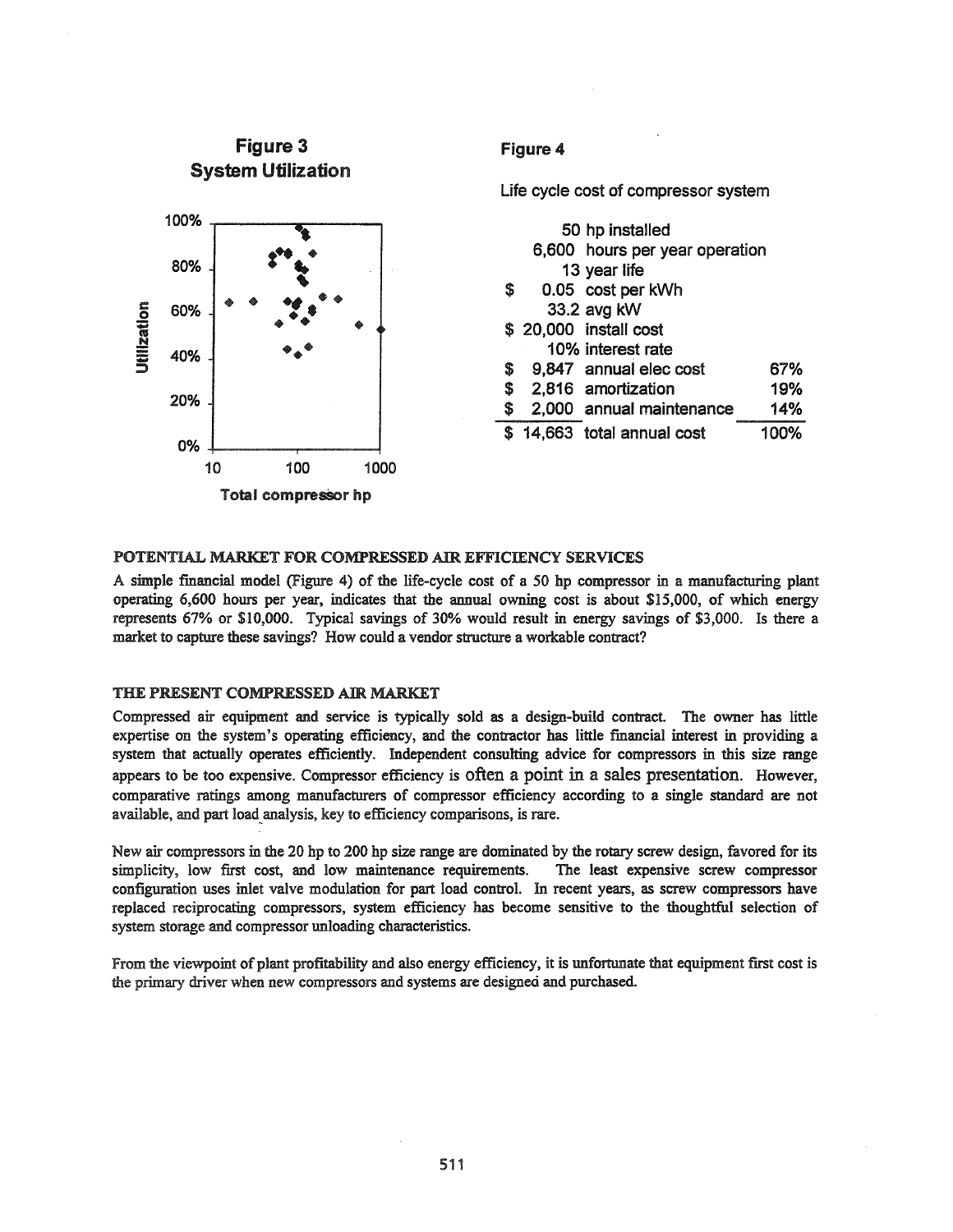# FEASmLE CONTRACTUAL ARRANGEMENTS FOR COMPRESSED AIR ENERGY EFFICIENCY **SERVICE**

A contract for compressed air services could potentially provide a wide range of services. The contract could include complex financial incentives to assure the plant owner that the service provider is adequately compensated to act in the plant's best interests for reliability, compressed air quality, quantity, and cost. However for small and medium manufacturers, the cost of negotiating such a global service contract is not justified by the potential value in energy or operational savings. This paper proposes some contractual arrangements that might be practical in the marketplace.

Following are key elements of a potential compressed air service contract. The more risk, responsibility, and reward associated with the contract, the more these elements must be defined. Each element included adds contract complexity, which increases the cost to both parties of coming to agreement.

In-plant services to repair leaks and make upgrades on end use efficiency Metering to document air use before and during contract Electrical submetering Responsibility for pressure settings and air pressure requirements Potential conflicts with production Risk of requiring additional compressor capacity Targets for energy use/demand Acceptable fluctuations for air demands and air pressure

### Contract level A: essential services

This contract form is appropriate for a small plant, with 50 hp of capacity, similar to the financial example shown in Figure 4, with potential annual energy savings of \$3,000.

The contract provides essential features to capture a bulk of the savings, without reallocating risk to the service provider. The client retains all the risks of operating the system, and is simply purchasing expertise on a feefor-service basis. There is little interference or impact on plant operations. The services would include replacement of end-using equipment to reduce or eliminate inefficient air use, installation and maintenance of an efficient part load control system, and, if applicable, installation of local storage to reduce operating pressure. The contract would also include a regularly scheduled ultrasonic leak survey service, possibly with a per-item bonus for each identified leak. Leak repair would also be an option, on a fee-for-service basis. As another option, the service provider could be rent or lease the central station equipment, including compressor, dryer, storage, controls, and cooling system.

One problem with this contract form should be noted: successful delivery of these services would tend to reduce sales of new compressor equipment; this gives a disincentive for the service firm to perform well. On the other hand, ifthis becomes a profitable business for the provider, it will tend to shift attention away from the desire to sell new equipment.

#### Contract level B: sale of compressed air to manufacturer

For a medium sized user with 150 hp operating the potential savings are \$10,000. The contract could, therefore, incorporate more complex features.

This more complex contract shifts equipment risk and energy efficiency risk to the service firm. The contract is long term, with necessary provisions for buyout and early termination. The service firm owns the central station equipment, including compressor, dryer, storage, controls, and cooling system. Energy use is metered separately, and the cost of energy is borne by the service firm. Delivered air is metered, and the client purchases air on a rate schedule. The arrangement would include contractual definitions of acceptable